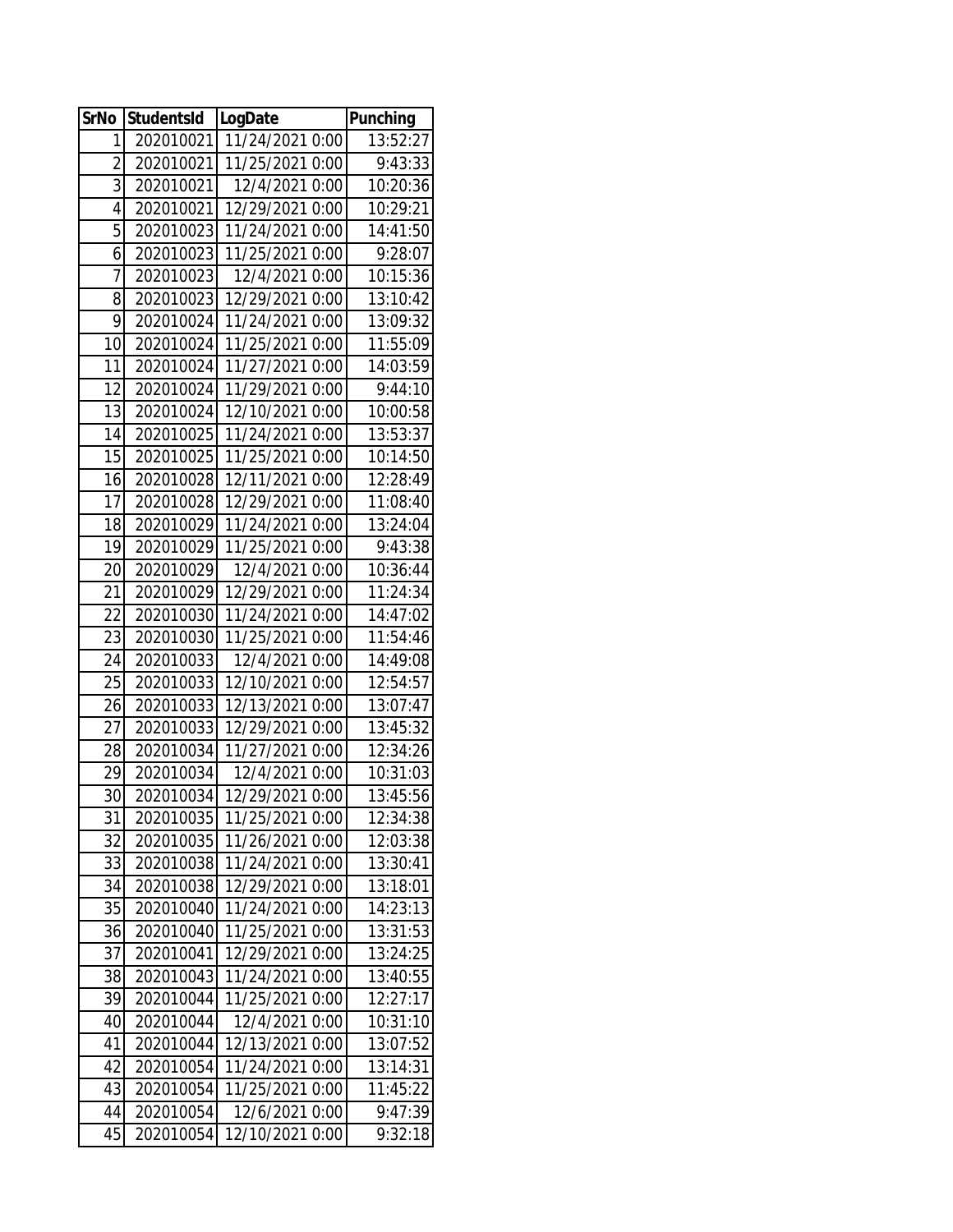| 46 | 202010057 | 11/25/2021 0:00 | 12:16:11 |
|----|-----------|-----------------|----------|
| 47 | 202010057 | 11/29/2021 0:00 | 11:48:08 |
| 48 | 202010057 | 12/28/2021 0:00 | 10:27:02 |
| 49 | 202010059 | 11/25/2021 0:00 | 12:21:53 |
| 50 | 202010062 | 12/4/2021 0:00  | 14:50:53 |
| 51 | 202010062 | 12/6/2021 0:00  | 10:01:03 |
| 52 | 202010062 | 12/7/2021 0:00  | 10:09:13 |
| 53 | 202010062 | 12/29/2021 0:00 | 10:33:07 |
| 54 | 202010063 | 11/25/2021 0:00 | 12:15:13 |
| 55 | 202010064 | 11/30/2021 0:00 | 13:52:45 |
| 56 | 202010064 | 12/1/2021 0:00  | 10:16:57 |
| 57 | 202010064 | 12/2/2021 0:00  | 10:13:30 |
| 58 | 202010064 | 12/3/2021 0:00  | 10:23:17 |
| 59 | 202010064 | 12/4/2021 0:00  | 9:56:07  |
| 60 | 202010064 | 12/6/2021 0:00  | 10:12:39 |
| 61 | 202010064 | 12/7/2021 0:00  | 10:11:16 |
| 62 | 202010064 | 12/8/2021 0:00  | 10:25:19 |
| 63 | 202010064 | 12/9/2021 0:00  | 10:27:33 |
| 64 | 202010064 | 12/10/2021 0:00 | 10:23:11 |
| 65 | 202010064 | 12/11/2021 0:00 | 10:49:45 |
| 66 | 202010064 | 12/29/2021 0:00 | 10:28:06 |
| 67 | 202010066 | 12/13/2021 0:00 | 9:42:17  |
| 68 | 202010068 | 12/29/2021 0:00 | 10:33:37 |
| 69 | 202010072 | 11/25/2021 0:00 | 12:42:33 |
| 70 | 202010072 | 11/29/2021 0:00 | 10:27:26 |
| 71 | 202010072 | 12/4/2021 0:00  | 10:10:26 |
| 72 | 202010072 | 12/7/2021 0:00  | 10:36:49 |
| 73 | 202010084 | 11/24/2021 0:00 | 14:45:36 |
| 74 | 202010084 | 11/25/2021 0:00 | 11:54:53 |
| 75 | 202010127 | 11/25/2021 0:00 | 12:40:25 |
| 76 | 202010127 | 11/29/2021 0:00 | 13:14:19 |
| 77 | 202010127 | 11/30/2021 0:00 | 11:43:41 |
| 78 | 202010127 | 12/4/2021 0:00  | 10:54:37 |
| 79 | 202010127 | 12/29/2021 0:00 | 12:20:18 |
| 80 | 202010135 | 11/24/2021 0:00 | 14:30:11 |
| 81 | 202010135 | 11/25/2021 0:00 | 9:57:27  |
| 82 | 202010140 | 11/24/2021 0:00 | 13:57:59 |
| 83 | 202010140 | 11/25/2021 0:00 | 10:05:12 |
| 84 | 202010158 | 11/30/2021 0:00 | 13:57:47 |
| 85 | 202010158 | 12/1/2021 0:00  | 10:17:09 |
| 86 | 202010158 | 12/2/2021 0:00  | 10:13:54 |
| 87 | 202010158 | 12/3/2021 0:00  | 10:23:26 |
| 88 | 202010158 | 12/4/2021 0:00  | 9:56:11  |
| 89 | 202010158 | 12/6/2021 0:00  | 10:12:27 |
| 90 | 202010158 | 12/7/2021 0:00  | 10:11:25 |
| 91 | 202010158 | 12/8/2021 0:00  | 10:25:25 |
| 92 | 202010158 | 12/9/2021 0:00  | 10:27:46 |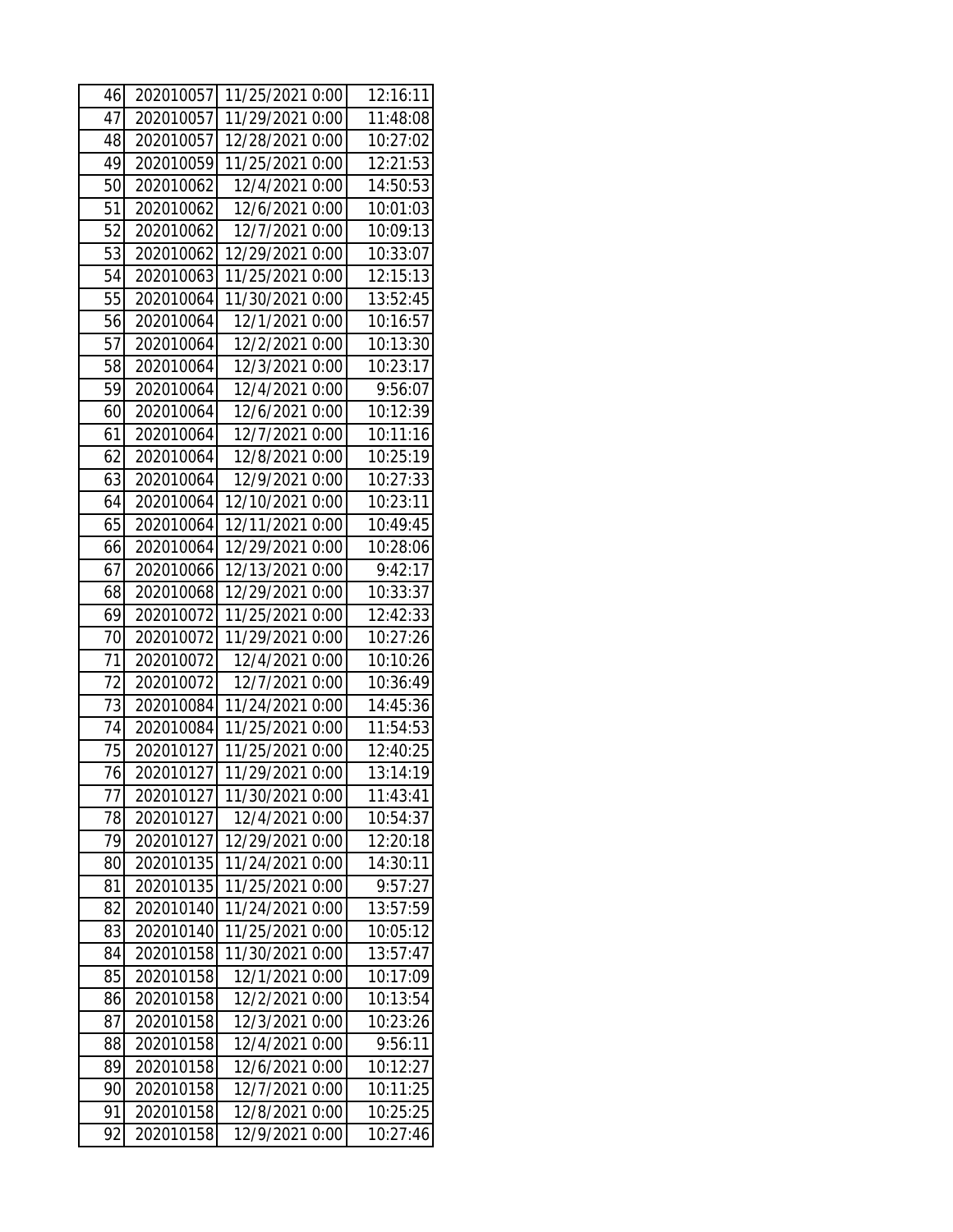| 93  | 202010158 | 12/10/2021 0:00 | 10:23:19 |
|-----|-----------|-----------------|----------|
| 94  | 202010158 | 12/11/2021 0:00 | 10:49:29 |
| 95  | 202010158 | 12/29/2021 0:00 | 10:28:15 |
| 96  | 202010159 | 11/24/2021 0:00 | 13:08:06 |
| 97  | 202010159 | 12/29/2021 0:00 | 13:23:57 |
| 98  | 202010194 | 11/24/2021 0:00 | 14:00:30 |
| 99  | 202010194 | 11/25/2021 0:00 | 9:48:36  |
| 100 | 202010194 | 12/8/2021 0:00  | 12:09:40 |
| 101 | 202010194 | 12/29/2021 0:00 | 9:16:06  |
| 102 | 202010197 | 11/25/2021 0:00 | 12:41:35 |
| 103 | 202010197 | 12/4/2021 0:00  | 14:32:32 |
| 104 | 202010197 | 12/6/2021 0:00  | 15:25:14 |
| 105 | 202010197 | 12/29/2021 0:00 | 13:25:01 |
| 106 | 202010198 | 11/24/2021 0:00 | 13:50:37 |
| 107 | 202010198 | 11/25/2021 0:00 | 9:46:46  |
| 108 | 202010205 | 11/24/2021 0:00 | 13:01:56 |
| 109 | 202010205 | 11/25/2021 0:00 | 9:57:13  |
| 110 | 202010205 | 12/29/2021 0:00 | 13:24:46 |
| 111 | 202010207 | 11/30/2021 0:00 | 13:50:16 |
| 112 | 202010207 | 12/1/2021 0:00  | 10:17:16 |
| 113 | 202010207 | 12/2/2021 0:00  | 10:25:28 |
| 114 | 202010207 | 12/3/2021 0:00  | 10:10:58 |
| 115 | 202010207 | 12/4/2021 0:00  | 9:53:49  |
| 116 | 202010207 | 12/6/2021 0:00  | 10:12:33 |
| 117 | 202010207 | 12/7/2021 0:00  | 10:16:00 |
| 118 | 202010207 | 12/8/2021 0:00  | 10:40:29 |
| 119 | 202010207 | 12/9/2021 0:00  | 10:04:27 |
| 120 | 202010207 | 12/10/2021 0:00 | 10:23:06 |
| 121 | 202010207 | 12/11/2021 0:00 | 10:19:49 |
| 122 | 202010216 | 11/24/2021 0:00 | 13:03:23 |
| 123 | 202010216 | 11/25/2021 0:00 | 9:48:10  |
| 124 | 202010216 | 12/2/2021 0:00  | 10:22:12 |
| 125 | 202010216 | 12/4/2021 0:00  | 10:27:55 |
| 126 | 202010222 | 11/24/2021 0:00 | 14:27:06 |
| 127 | 202010224 | 11/24/2021 0:00 | 13:16:58 |
| 128 | 202010224 | 11/25/2021 0:00 | 9:49:02  |
| 129 | 202010224 | 12/4/2021 0:00  | 10:44:27 |
| 130 | 202010224 | 12/29/2021 0:00 | 13:05:21 |
| 131 | 202010225 | 11/24/2021 0:00 | 14:12:27 |
| 132 | 202010225 | 11/25/2021 0:00 | 10:14:38 |
| 133 | 202010225 | 12/13/2021 0:00 | 12:34:46 |
| 134 | 202010225 | 12/16/2021 0:00 | 10:55:32 |
| 135 | 202010226 | 11/30/2021 0:00 | 13:49:04 |
| 136 | 202010226 | 12/1/2021 0:00  | 10:17:39 |
| 137 | 202010226 | 12/2/2021 0:00  | 10:25:53 |
| 138 | 202010226 | 12/3/2021 0:00  | 10:11:05 |
| 139 | 202010226 | 12/4/2021 0:00  | 9:53:57  |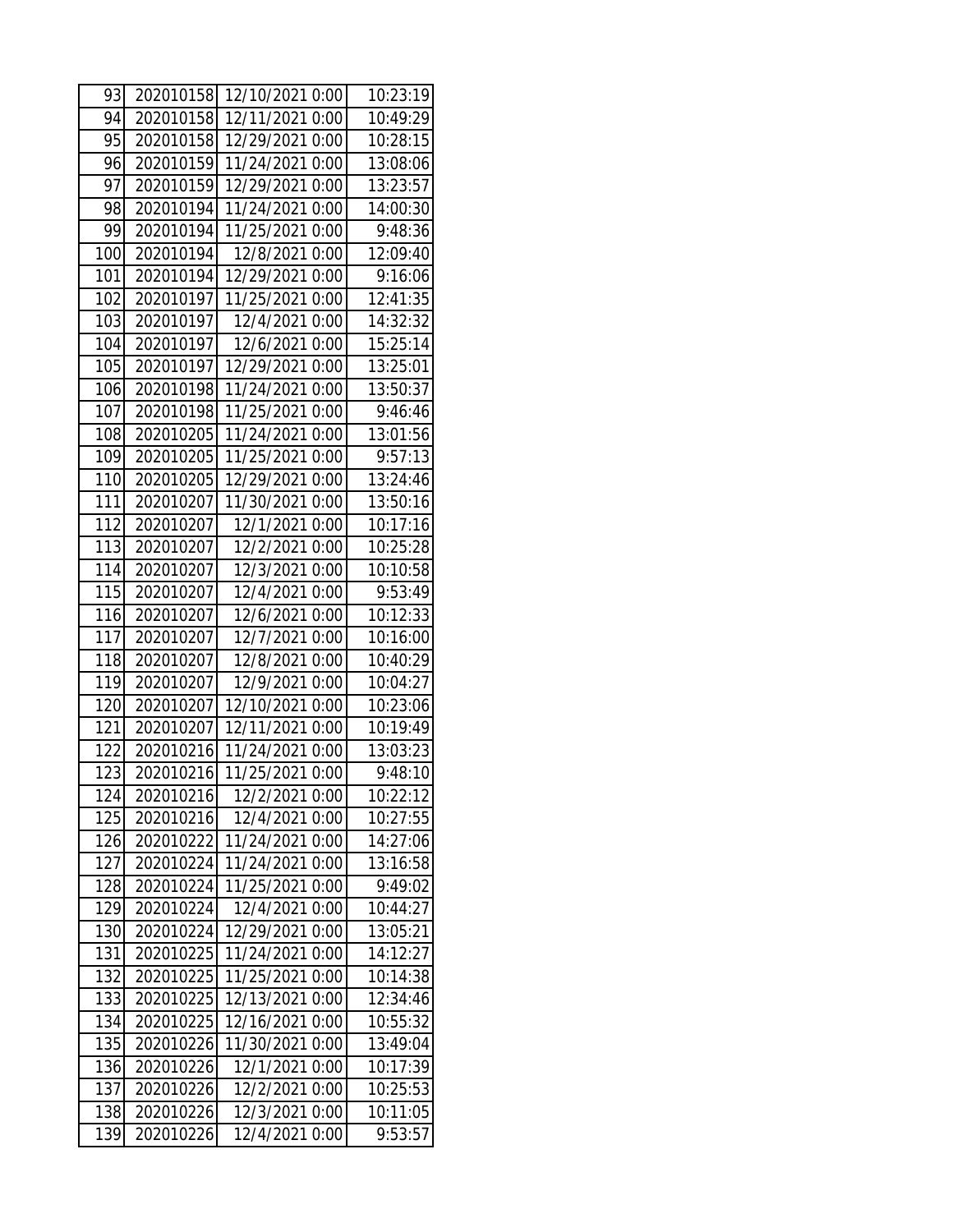| 140 | 202010226 | 12/8/2021 0:00  | 10:39:36 |
|-----|-----------|-----------------|----------|
| 141 | 202010226 | 12/9/2021 0:00  | 10:04:37 |
| 142 | 202010226 | 12/10/2021 0:00 | 10:22:48 |
| 143 | 202010226 | 12/11/2021 0:00 | 10:19:55 |
| 144 | 202010227 | 11/24/2021 0:00 | 14:58:01 |
| 145 | 202010227 | 11/25/2021 0:00 | 9:48:55  |
| 146 | 202010228 | 11/24/2021 0:00 | 13:06:28 |
| 147 | 202010228 | 11/25/2021 0:00 | 9:27:43  |
| 148 | 202010228 | 11/30/2021 0:00 | 9:34:19  |
| 149 | 202010228 | 12/1/2021 0:00  | 10:53:28 |
| 150 | 202010228 | 12/3/2021 0:00  | 9:22:18  |
| 151 | 202010228 | 12/4/2021 0:00  | 11:26:07 |
| 152 | 202010228 | 12/6/2021 0:00  | 10:21:35 |
| 153 | 202010228 | 12/8/2021 0:00  | 9:02:43  |
| 154 | 202010228 | 12/10/2021 0:00 | 9:08:26  |
| 155 | 202010228 | 12/11/2021 0:00 | 11:56:00 |
| 156 | 202010229 | 11/24/2021 0:00 | 13:46:19 |
| 157 | 202010230 | 11/30/2021 0:00 | 13:51:19 |
| 158 | 202010230 | 12/1/2021 0:00  | 10:17:43 |
| 159 | 202010230 | 12/2/2021 0:00  | 10:13:35 |
| 160 | 202010230 | 12/3/2021 0:00  | 10:02:17 |
| 161 | 202010230 | 12/4/2021 0:00  | 9:51:00  |
| 162 | 202010230 | 12/6/2021 0:00  | 10:22:11 |
| 163 | 202010230 | 12/10/2021 0:00 | 10:50:53 |
| 164 | 202010230 | 12/29/2021 0:00 | 10:51:17 |
| 165 | 202010232 | 11/24/2021 0:00 | 13:49:20 |
| 166 | 202010232 | 11/25/2021 0:00 | 10:07:50 |
| 167 | 202010232 | 11/30/2021 0:00 | 13:55:17 |
| 168 | 202010232 | 12/23/2021 0:00 | 13:47:01 |
| 169 | 202010232 | 12/29/2021 0:00 | 11:58:42 |
| 170 | 202010233 | 11/24/2021 0:00 | 13:19:05 |
| 171 | 202010233 | 12/1/2021 0:00  | 10:24:54 |
| 172 | 202010233 | 12/4/2021 0:00  | 9:48:16  |
| 173 | 202010233 | 12/9/2021 0:00  | 10:38:02 |
| 174 | 202010234 | 11/24/2021 0:00 | 13:21:18 |
| 175 | 202010234 | 11/25/2021 0:00 | 10:07:37 |
| 176 | 202010234 | 11/29/2021 0:00 | 10:01:56 |
| 177 | 202010234 | 12/1/2021 0:00  | 11:13:29 |
| 178 | 202010234 | 12/3/2021 0:00  | 11:01:42 |
| 179 | 202010234 | 12/4/2021 0:00  | 11:22:53 |
| 180 | 202010234 | 12/6/2021 0:00  | 10:49:20 |
| 181 | 202010234 | 12/8/2021 0:00  | 10:51:38 |
| 182 | 202010234 | 12/10/2021 0:00 | 11:12:09 |
| 183 | 202010234 | 12/13/2021 0:00 | 11:03:02 |
| 184 | 202010235 | 11/24/2021 0:00 | 13:22:56 |
| 185 | 202010235 | 11/25/2021 0:00 | 9:46:20  |
| 186 | 202010235 | 12/4/2021 0:00  | 9:56:29  |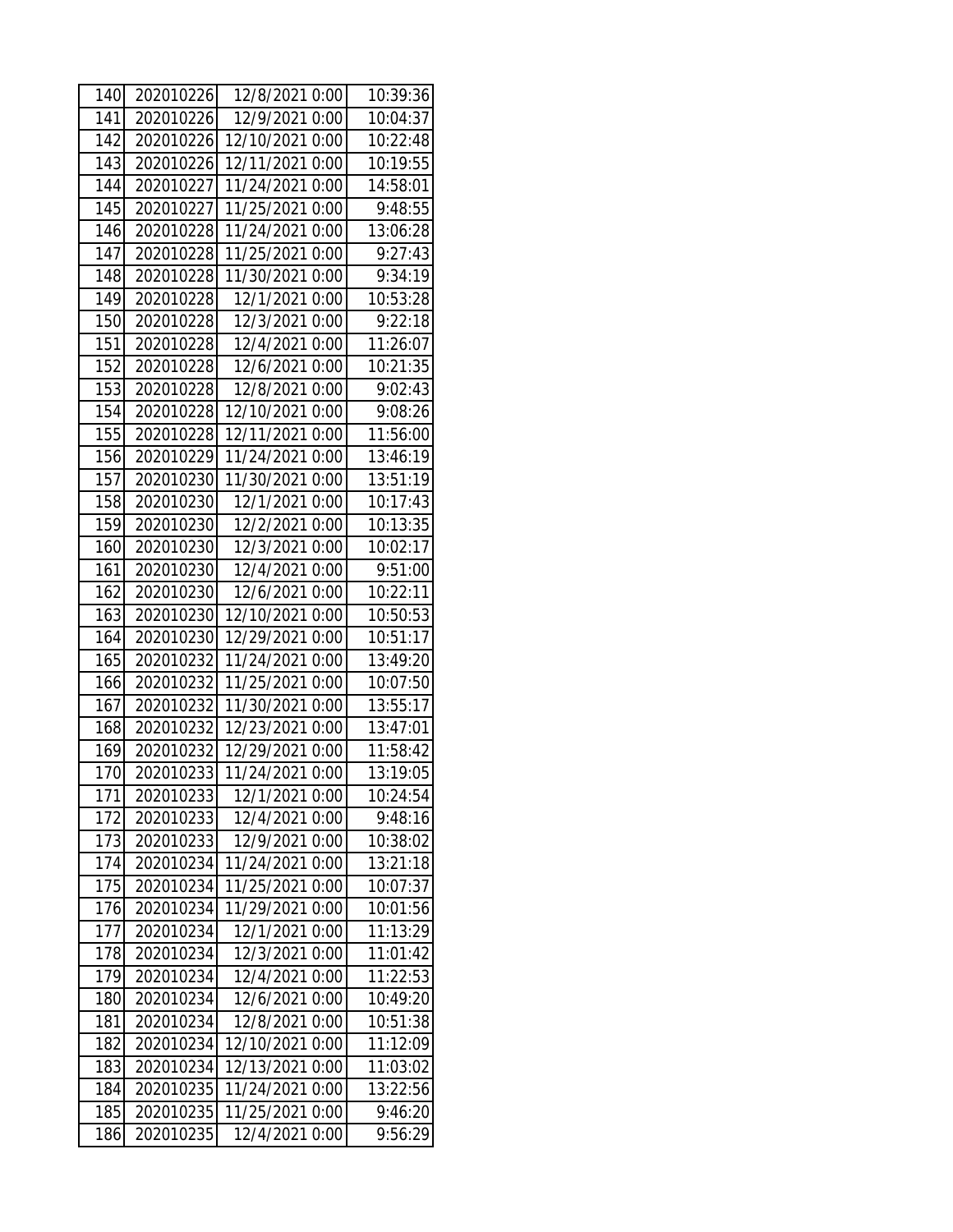| 187 | 202010235 | 12/29/2021 0:00 | 10:48:24 |
|-----|-----------|-----------------|----------|
| 188 | 202010238 | 11/24/2021 0:00 | 14:21:02 |
| 189 | 202010240 | 12/29/2021 0:00 | 13:24:31 |
| 190 | 202010242 | 11/24/2021 0:00 | 14:56:37 |
| 191 | 202010243 | 11/24/2021 0:00 | 14:50:10 |
| 192 | 202010243 | 11/25/2021 0:00 | 9:47:45  |
| 193 | 202010244 | 11/24/2021 0:00 | 14:16:23 |
| 194 | 202010244 | 11/25/2021 0:00 | 11:56:58 |
| 195 | 202010245 | 11/24/2021 0:00 | 14:14:21 |
| 196 | 202010245 | 11/25/2021 0:00 | 11:56:50 |
| 197 | 202010246 | 11/24/2021 0:00 | 13:04:46 |
| 198 | 202010246 | 11/25/2021 0:00 | 9:29:16  |
| 199 | 202010246 | 12/4/2021 0:00  | 9:45:10  |
| 200 | 202010247 | 11/25/2021 0:00 | 12:47:53 |
| 201 | 202010247 | 12/4/2021 0:00  | 10:45:54 |
| 202 | 202010247 | 12/29/2021 0:00 | 10:57:48 |
| 203 | 202010248 | 11/24/2021 0:00 | 14:44:08 |
| 204 | 202010248 | 11/25/2021 0:00 | 10:05:39 |
| 205 | 202010250 | 11/24/2021 0:00 | 13:35:49 |
| 206 | 202010250 | 11/25/2021 0:00 | 9:43:18  |
| 207 | 202010250 | 11/26/2021 0:00 | 10:04:23 |
| 208 | 202010250 | 11/30/2021 0:00 | 14:04:41 |
| 209 | 202010250 | 12/4/2021 0:00  | 9:56:17  |
| 210 | 202010250 | 12/29/2021 0:00 | 11:54:12 |
| 211 | 202010252 | 11/24/2021 0:00 | 13:34:23 |
| 212 | 202010252 | 11/25/2021 0:00 | 11:59:30 |
| 213 | 202010252 | 12/4/2021 0:00  | 14:00:33 |
| 214 | 202010252 | 12/10/2021 0:00 | 13:39:32 |
| 215 | 202010252 | 12/11/2021 0:00 | 10:18:42 |
| 216 | 202010252 | 12/29/2021 0:00 | 10:51:04 |
| 217 | 202010279 | 11/24/2021 0:00 | 13:31:49 |
| 218 | 202010279 | 11/25/2021 0:00 | 9:45:21  |
| 219 | 202010282 | 11/24/2021 0:00 | 13:32:57 |
| 220 | 202010282 | 11/25/2021 0:00 | 12:57:08 |
| 221 | 202010302 | 11/25/2021 0:00 | 12:39:19 |
| 222 | 202010302 | 12/1/2021 0:00  | 11:39:17 |
| 223 | 202010302 | 12/3/2021 0:00  | 12:31:13 |
| 224 | 202010302 | 12/4/2021 0:00  | 11:27:29 |
| 225 | 202010302 | 12/6/2021 0:00  | 11:34:36 |
| 226 | 202010302 | 12/8/2021 0:00  | 11:59:05 |
| 227 | 202010302 | 12/11/2021 0:00 | 11:58:04 |
| 228 | 202010302 | 12/29/2021 0:00 | 10:48:29 |
| 229 | 202010333 | 11/24/2021 0:00 | 13:25:51 |
| 230 | 202010333 | 11/29/2021 0:00 | 10:19:49 |
| 231 | 202010333 | 12/6/2021 0:00  | 9:39:04  |
| 232 | 202010333 | 12/7/2021 0:00  | 10:01:30 |
| 233 | 202010333 | 12/9/2021 0:00  | 9:55:28  |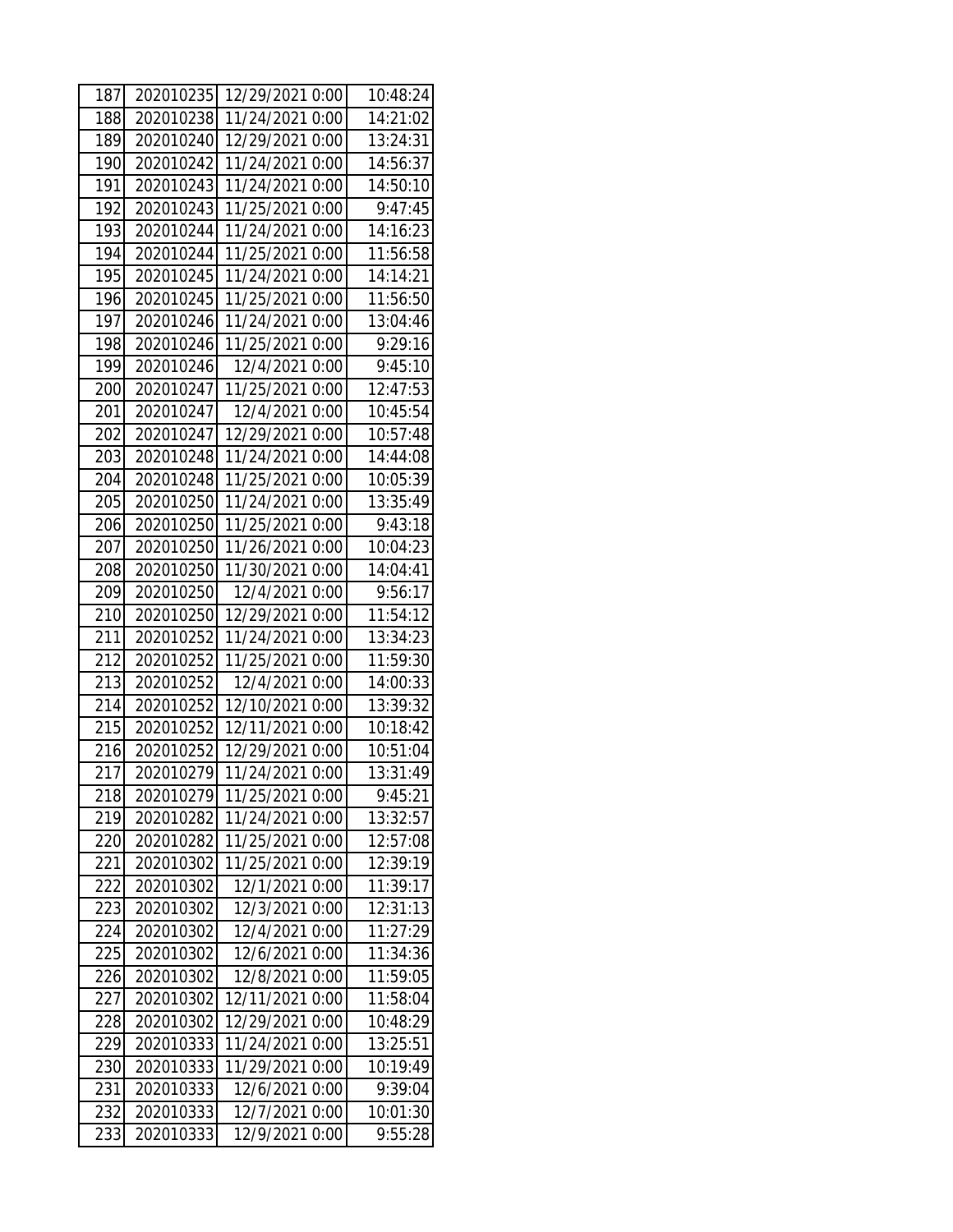| 234 | 202010333 | 12/10/2021 0:00 | 9:52:42  |
|-----|-----------|-----------------|----------|
| 235 | 202010333 | 12/11/2021 0:00 | 9:39:47  |
| 236 | 202010333 | 12/29/2021 0:00 | 10:46:15 |
| 237 | 202010365 | 11/24/2021 0:00 | 14:34:08 |
| 238 | 202010365 | 11/25/2021 0:00 | 10:02:23 |
| 239 | 202010365 | 12/4/2021 0:00  | 11:35:31 |
| 240 | 202010378 | 11/24/2021 0:00 | 14:10:41 |
| 241 | 202010379 | 11/24/2021 0:00 | 13:39:04 |
| 242 | 202010379 | 11/25/2021 0:00 | 9:42:59  |
| 243 | 202010380 | 12/29/2021 0:00 | 13:24:15 |
| 244 | 202010396 | 11/24/2021 0:00 | 13:13:12 |
| 245 | 202010396 | 11/25/2021 0:00 | 12:45:13 |
| 246 | 202010396 | 12/2/2021 0:00  | 10:14:14 |
| 247 | 202010396 | 12/4/2021 0:00  | 11:50:43 |
| 248 | 202010396 | 12/8/2021 0:00  | 11:58:42 |
| 249 | 202010396 | 12/9/2021 0:00  | 11:49:36 |
| 250 | 202010396 | 12/11/2021 0:00 | 11:58:09 |
| 251 | 202010396 | 12/13/2021 0:00 | 11:48:54 |
| 252 | 202010396 | 12/29/2021 0:00 | 13:24:56 |
| 253 | 202010397 | 11/24/2021 0:00 | 14:28:38 |
| 254 | 202010397 | 11/25/2021 0:00 | 9:49:37  |
| 255 | 202010397 | 12/4/2021 0:00  | 9:28:19  |
| 256 | 202010397 | 12/29/2021 0:00 | 10:30:41 |
| 257 | 202010399 | 11/24/2021 0:00 | 14:25:25 |
| 258 | 202010399 | 11/25/2021 0:00 | 9:27:59  |
| 259 | 202010399 | 12/29/2021 0:00 | 10:49:21 |
| 260 | 202010813 | 11/24/2021 0:00 | 14:02:46 |
| 261 | 202010813 | 11/25/2021 0:00 | 9:47:52  |
| 262 | 202010814 | 11/24/2021 0:00 | 13:11:26 |
| 263 | 202010814 | 11/25/2021 0:00 | 9:49:11  |
| 264 | 202010814 | 11/26/2021 0:00 | 10:24:50 |
| 265 | 202010814 | 11/29/2021 0:00 | 11:30:08 |
| 266 | 202010814 | 12/1/2021 0:00  | 10:21:52 |
| 267 | 202010814 | 12/2/2021 0:00  | 10:28:29 |
| 268 | 202010814 | 12/3/2021 0:00  | 10:47:06 |
| 269 | 202010814 | 12/4/2021 0:00  | 10:08:03 |
| 270 | 202010814 | 12/7/2021 0:00  | 10:16:10 |
| 271 | 202010814 | 12/10/2021 0:00 | 10:33:55 |
| 272 | 202010817 | 11/24/2021 0:00 | 13:29:12 |
| 273 | 202010817 | 11/25/2021 0:00 | 9:27:51  |
| 274 | 202010817 | 11/30/2021 0:00 | 10:41:29 |
| 275 | 202010817 | 12/2/2021 0:00  | 10:14:03 |
| 276 | 202010817 | 12/4/2021 0:00  | 10:05:46 |
| 277 | 202010817 | 12/10/2021 0:00 | 11:34:36 |
| 278 | 202010817 | 12/29/2021 0:00 | 10:57:42 |
| 279 | 202010820 | 12/9/2021 0:00  | 14:08:06 |
| 280 | 202010820 | 12/10/2021 0:00 | 10:22:42 |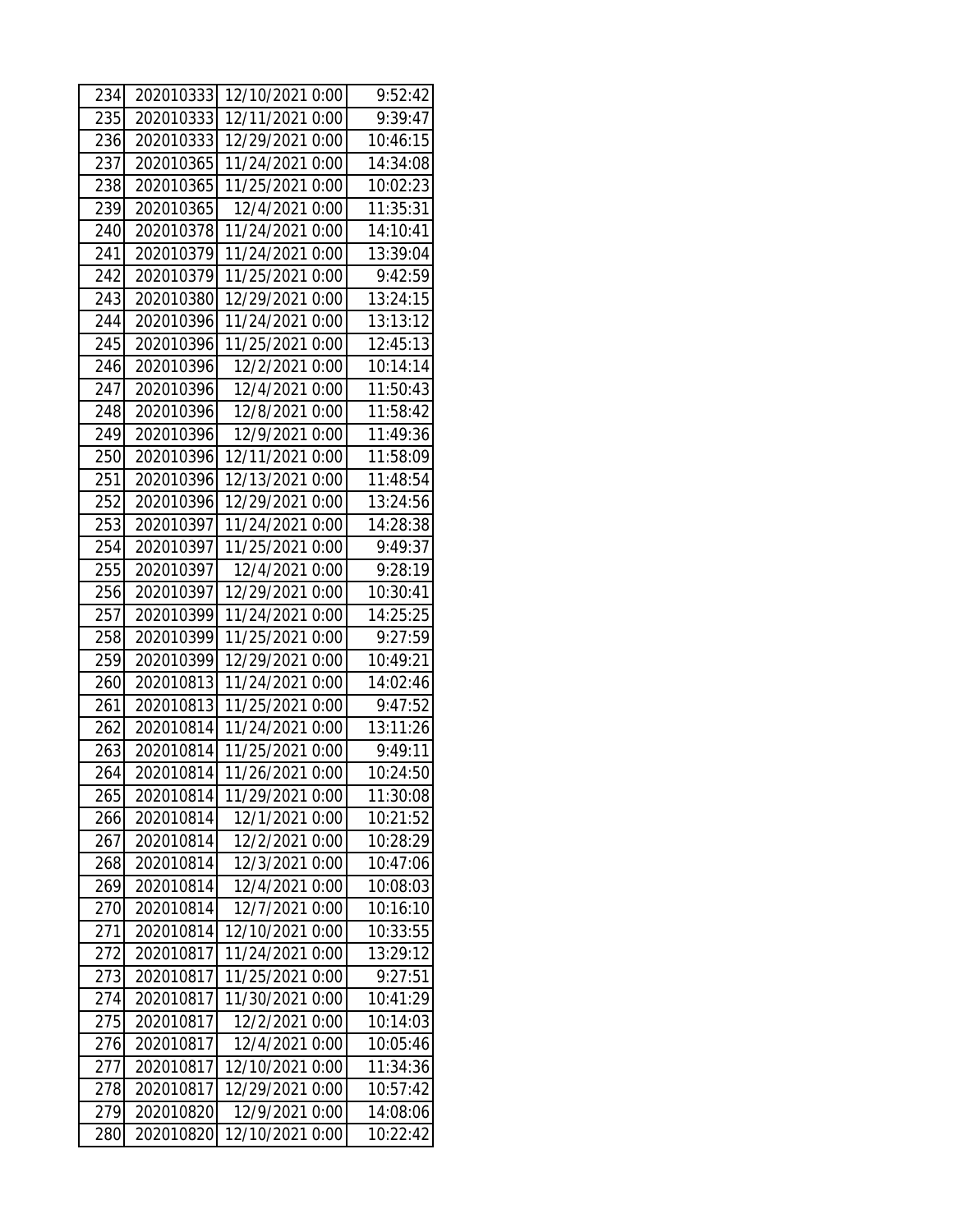| 281 | 202010822              | 11/24/2021 0:00 | 14:40:17 |
|-----|------------------------|-----------------|----------|
| 282 | 202010822              | 11/25/2021 0:00 | 9:48:19  |
| 283 | 202010822              | 12/4/2021 0:00  | 13:53:41 |
| 284 | 202010822              | 12/6/2021 0:00  | 9:40:35  |
| 285 | 202010822              | 12/9/2021 0:00  | 14:03:07 |
| 286 | 202010822              | 12/10/2021 0:00 | 12:28:11 |
| 287 | 202010822              | 12/29/2021 0:00 | 10:47:14 |
| 288 | 202010823              | 11/24/2021 0:00 | 14:31:38 |
| 289 | 202010823              | 11/25/2021 0:00 | 9:57:08  |
| 290 | 202010823              | 12/29/2021 0:00 | 13:24:38 |
| 291 | 202010824              | 11/30/2021 0:00 | 13:59:42 |
| 292 | 202010824              | 12/1/2021 0:00  | 10:17:01 |
| 293 | 202010824              | 12/2/2021 0:00  | 10:13:43 |
| 294 | 202010824              | 12/3/2021 0:00  | 10:23:21 |
| 295 | 202010824              | 12/4/2021 0:00  | 9:56:03  |
| 296 | 202010824              | 12/6/2021 0:00  | 10:12:43 |
| 297 | 202010824              | 12/7/2021 0:00  | 10:11:20 |
| 298 | 202010824              | 12/8/2021 0:00  | 10:25:33 |
| 299 | 202010824              | 12/9/2021 0:00  | 10:27:40 |
| 300 | 202010824              | 12/11/2021 0:00 | 10:49:49 |
| 301 | 202010824              | 12/29/2021 0:00 | 10:28:10 |
| 302 | 202010825              | 11/25/2021 0:00 | 12:18:12 |
| 303 | 202010835              | 11/25/2021 0:00 | 12:14:11 |
| 304 | 202010835              | 11/30/2021 0:00 | 14:18:34 |
| 305 | 202010875              | 11/24/2021 0:00 | 13:59:08 |
| 306 | 202010875              | 11/25/2021 0:00 | 10:05:25 |
| 307 | 202010875              | 12/2/2021 0:00  | 13:43:12 |
| 308 | 202010935              | 11/25/2021 0:00 | 12:29:54 |
| 309 | 202010935              | 12/4/2021 0:00  | 14:00:43 |
| 310 | 202010935              | 12/10/2021 0:00 | 10:50:58 |
| 311 | 202010935              | 12/11/2021 0:00 | 10:18:56 |
| 312 | 202010935              | 12/29/2021 0:00 | 10:50:54 |
| 313 | 202010942              | 11/25/2021 0:00 | 12:20:31 |
| 314 | 202010942              | 12/29/2021 0:00 | 11:22:32 |
| 315 | 202010943              | 11/24/2021 0:00 | 14:37:14 |
| 316 | 202010943              | 11/25/2021 0:00 | 9:45:02  |
| 317 | 202010946              | 11/25/2021 0:00 | 12:23:50 |
| 318 | 202010946              | 11/26/2021 0:00 | 10:04:55 |
| 319 | 202010946              | 11/30/2021 0:00 | 14:04:47 |
| 320 | 202010946              | 12/4/2021 0:00  | 11:35:48 |
| 321 | 202010980              | 11/24/2021 0:00 | 13:27:11 |
| 322 | 202010980              | 11/25/2021 0:00 | 9:47:57  |
| 323 | 202010980              | 12/4/2021 0:00  | 10:31:34 |
| 324 | 202010980<br>202010980 | 12/9/2021 0:00  | 10:50:59 |
| 325 |                        | 1/4/2022 0:00   | 13:47:57 |
| 326 | 212010020              | 12/21/2021 0:00 | 14:26:02 |
| 327 | 212010020              | 12/22/2021 0:00 | 9:38:49  |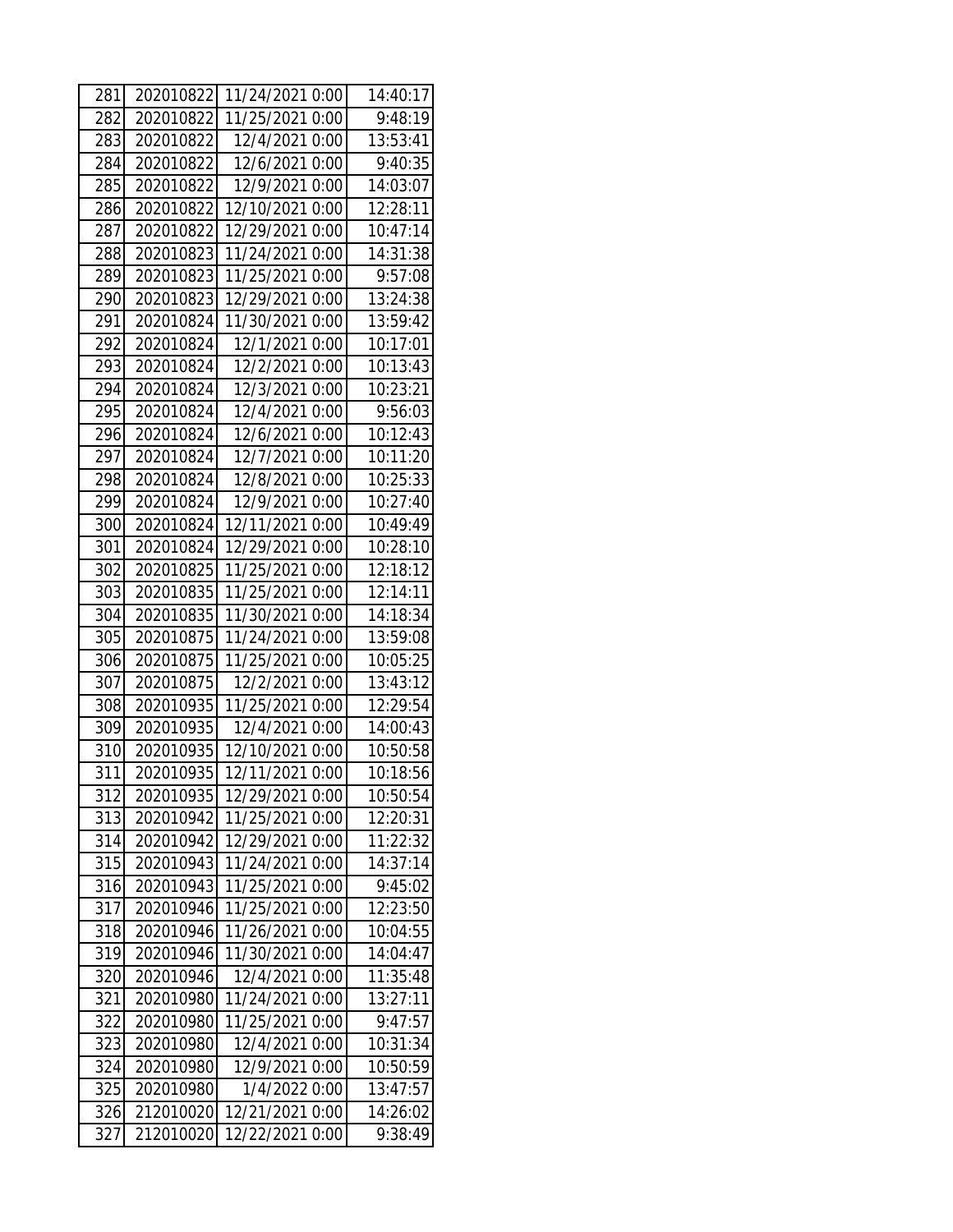| 328 | 212010020 | 12/23/2021 0:00 | 9:54:30  |
|-----|-----------|-----------------|----------|
| 329 | 212010020 | 12/24/2021 0:00 | 10:03:41 |
| 330 | 212010020 | 12/27/2021 0:00 | 10:19:58 |
| 331 | 212010020 | 12/28/2021 0:00 | 10:26:29 |
| 332 | 212010020 | 1/3/2022 0:00   | 10:19:27 |
| 333 | 212010020 | 1/4/2022 0:00   | 10:41:30 |
| 334 | 212010020 | 1/5/2022 0:00   | 10:30:42 |
| 335 | 212010020 | 1/7/2022 0:00   | 10:10:42 |
| 336 | 212010040 | 12/27/2021 0:00 | 13:50:09 |
| 337 | 212011058 | 12/24/2021 0:00 | 14:25:20 |
| 338 | 212011058 | 12/27/2021 0:00 | 10:28:45 |
| 339 | 212011058 | 12/30/2021 0:00 | 10:00:20 |
| 340 | 212011058 | 1/5/2022 0:00   | 10:56:52 |
| 341 | 212011058 | 1/6/2022 0:00   | 10:47:47 |
| 342 | 212011059 | 12/21/2021 0:00 | 14:22:10 |
| 343 | 212011059 | 12/22/2021 0:00 | 9:57:51  |
| 344 | 212011059 | 12/23/2021 0:00 | 9:58:04  |
| 345 | 212011059 | 12/27/2021 0:00 | 9:57:18  |
| 346 | 212011059 | 12/28/2021 0:00 | 9:51:50  |
| 347 | 212011059 | 12/30/2021 0:00 | 10:00:10 |
| 348 | 212011146 | 12/20/2021 0:00 | 14:37:03 |
| 349 | 212011146 | 12/21/2021 0:00 | 9:41:34  |
| 350 | 212011146 | 12/22/2021 0:00 | 9:39:08  |
| 351 | 212011146 | 12/23/2021 0:00 | 9:45:48  |
| 352 | 212011146 | 12/24/2021 0:00 | 9:15:39  |
| 353 | 212011146 | 12/27/2021 0:00 | 9:52:36  |
| 354 | 212011146 | 12/28/2021 0:00 | 10:07:53 |
| 355 | 212011146 | 12/30/2021 0:00 | 9:44:08  |
| 356 | 212011185 | 12/21/2021 0:00 | 14:12:44 |
| 357 | 212011185 | 12/22/2021 0:00 | 10:45:51 |
| 358 | 212011185 | 12/24/2021 0:00 | 10:42:08 |
| 359 | 212011185 | 12/27/2021 0:00 | 10:32:33 |
| 360 | 212011185 | 12/29/2021 0:00 | 10:52:00 |
| 361 | 212011185 | 1/6/2022 0:00   | 10:55:29 |
| 362 | 212011224 | 12/21/2021 0:00 | 14:27:03 |
| 363 | 212011225 | 12/20/2021 0:00 | 14:25:11 |
| 364 | 212011225 | 12/21/2021 0:00 | 10:23:28 |
| 365 | 212011225 | 12/22/2021 0:00 | 10:45:42 |
| 366 | 212011225 | 12/24/2021 0:00 | 10:42:14 |
| 367 | 212011225 | 12/27/2021 0:00 | 10:31:37 |
| 368 | 212011225 | 12/28/2021 0:00 | 10:22:02 |
| 369 | 212011225 | 12/29/2021 0:00 | 10:52:08 |
| 370 | 212011225 | 12/30/2021 0:00 | 10:28:11 |
| 371 | 212011225 | 1/4/2022 0:00   | 10:14:15 |
| 372 | 212011225 | 1/5/2022 0:00   | 10:54:03 |
| 373 | 212011225 | 1/6/2022 0:00   | 10:49:09 |
| 374 | 212011225 | 1/7/2022 0:00   | 10:47:04 |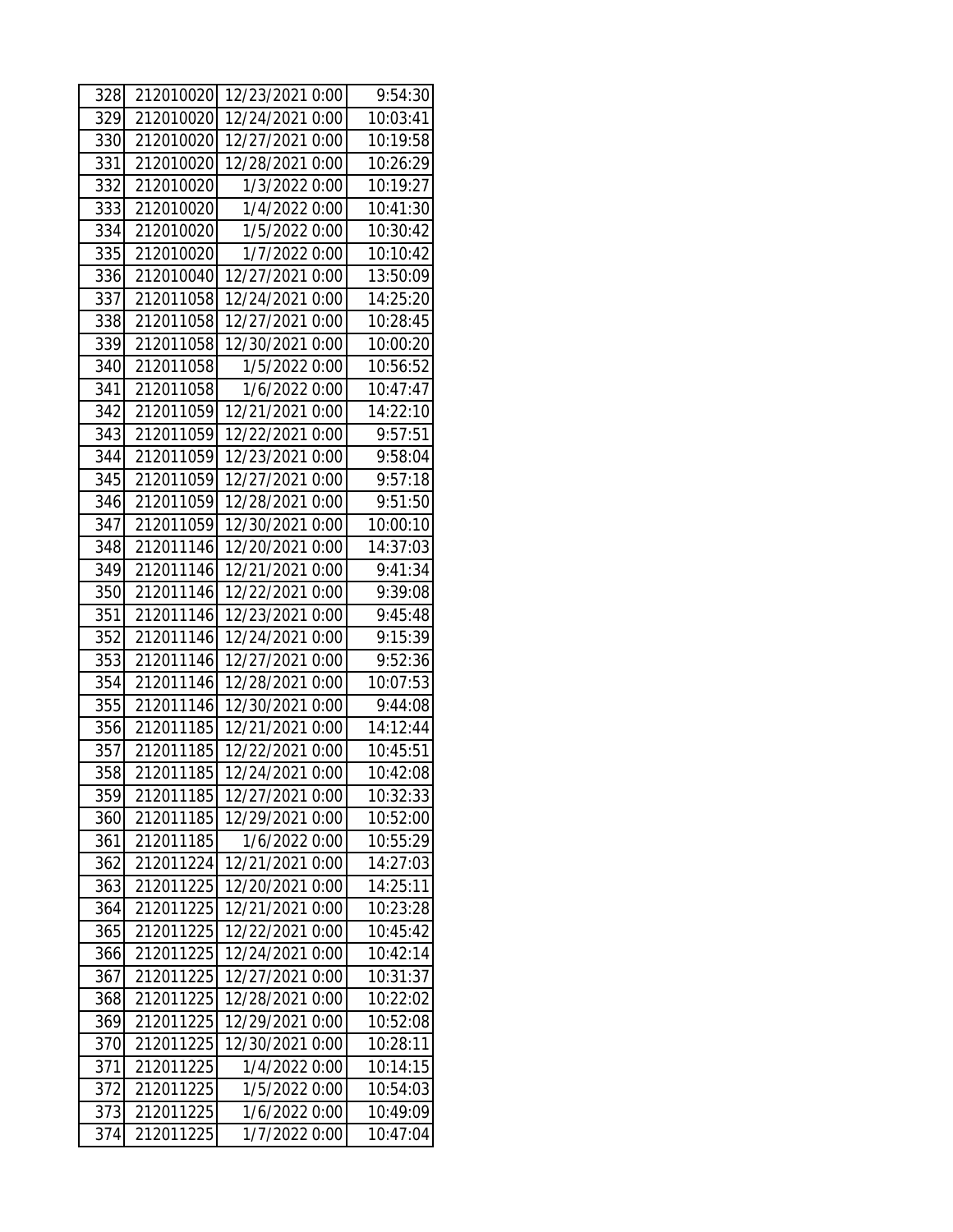| 375 | 212011256 | 12/24/2021 0:00 | 14:25:50 |
|-----|-----------|-----------------|----------|
| 376 | 212011272 | 12/21/2021 0:00 | 14:22:16 |
| 377 | 212011272 | 12/22/2021 0:00 | 10:13:16 |
| 378 | 212011272 | 12/27/2021 0:00 | 10:18:33 |
| 379 | 212011272 | 12/28/2021 0:00 | 10:07:30 |
| 380 | 212011272 | 12/30/2021 0:00 | 10:08:59 |
| 381 | 212011272 | 1/6/2022 0:00   | 10:54:32 |
| 382 | 212011276 | 12/27/2021 0:00 | 13:50:01 |
| 383 | 212011276 | 12/28/2021 0:00 | 9:51:19  |
| 384 | 212011276 | 1/3/2022 0:00   | 9:48:23  |
| 385 | 212011296 | 12/21/2021 0:00 | 14:30:43 |
| 386 | 212011296 | 12/22/2021 0:00 | 10:46:04 |
| 387 | 212011296 | 12/24/2021 0:00 | 10:36:59 |
| 388 | 212011296 | 12/27/2021 0:00 | 10:32:42 |
| 389 | 212011296 | 12/28/2021 0:00 | 10:38:01 |
| 390 | 212011296 | 1/6/2022 0:00   | 10:54:53 |
| 391 | 212011296 | 1/7/2022 0:00   | 10:40:18 |
| 392 | 212011297 | 1/5/2022 0:00   | 13:56:45 |
| 393 | 212011297 | 1/6/2022 0:00   | 10:51:51 |
| 394 | 212011297 | 1/7/2022 0:00   | 11:44:39 |
| 395 | 212011300 | 12/21/2021 0:00 | 14:22:06 |
| 396 | 212011300 | 12/22/2021 0:00 | 10:36:30 |
| 397 | 212011300 | 12/24/2021 0:00 | 10:19:53 |
| 398 | 212011300 | 12/27/2021 0:00 | 10:00:03 |
| 399 | 212011300 | 12/28/2021 0:00 | 9:46:32  |
| 400 | 212011300 | 12/30/2021 0:00 | 9:52:11  |
| 401 | 212011300 | 1/5/2022 0:00   | 10:11:18 |
| 402 | 212011300 | 1/6/2022 0:00   | 10:54:08 |
| 403 | 212011300 | 1/7/2022 0:00   | 12:41:02 |
| 404 | 212011308 | 12/21/2021 0:00 | 14:12:59 |
| 405 | 212011308 | 12/22/2021 0:00 | 10:46:28 |
| 406 | 212011308 | 12/24/2021 0:00 | 10:32:50 |
| 407 | 212011308 | 12/27/2021 0:00 | 10:32:22 |
| 408 | 212011308 | 1/6/2022 0:00   | 10:53:29 |
| 409 | 212011308 | 1/7/2022 0:00   | 10:40:11 |
| 410 | 212011309 | 12/24/2021 0:00 | 14:04:48 |
| 411 | 212011314 | 12/20/2021 0:00 | 14:26:40 |
| 412 | 212011314 | 12/22/2021 0:00 | 10:03:20 |
| 413 | 212011314 | 12/27/2021 0:00 | 9:57:21  |
| 414 | 212011314 | 12/28/2021 0:00 | 10:09:02 |
| 415 | 212011349 | 12/21/2021 0:00 | 14:18:10 |
| 416 | 212011349 | 12/27/2021 0:00 | 10:13:58 |
| 417 | 212011349 | 12/28/2021 0:00 | 9:50:47  |
| 418 | 212011349 | 12/30/2021 0:00 | 10:10:01 |
| 419 | 212011349 | 1/4/2022 0:00   | 10:14:05 |
| 420 | 212011349 | 1/6/2022 0:00   | 10:49:15 |
| 421 | 212011349 | 1/7/2022 0:00   | 10:46:54 |